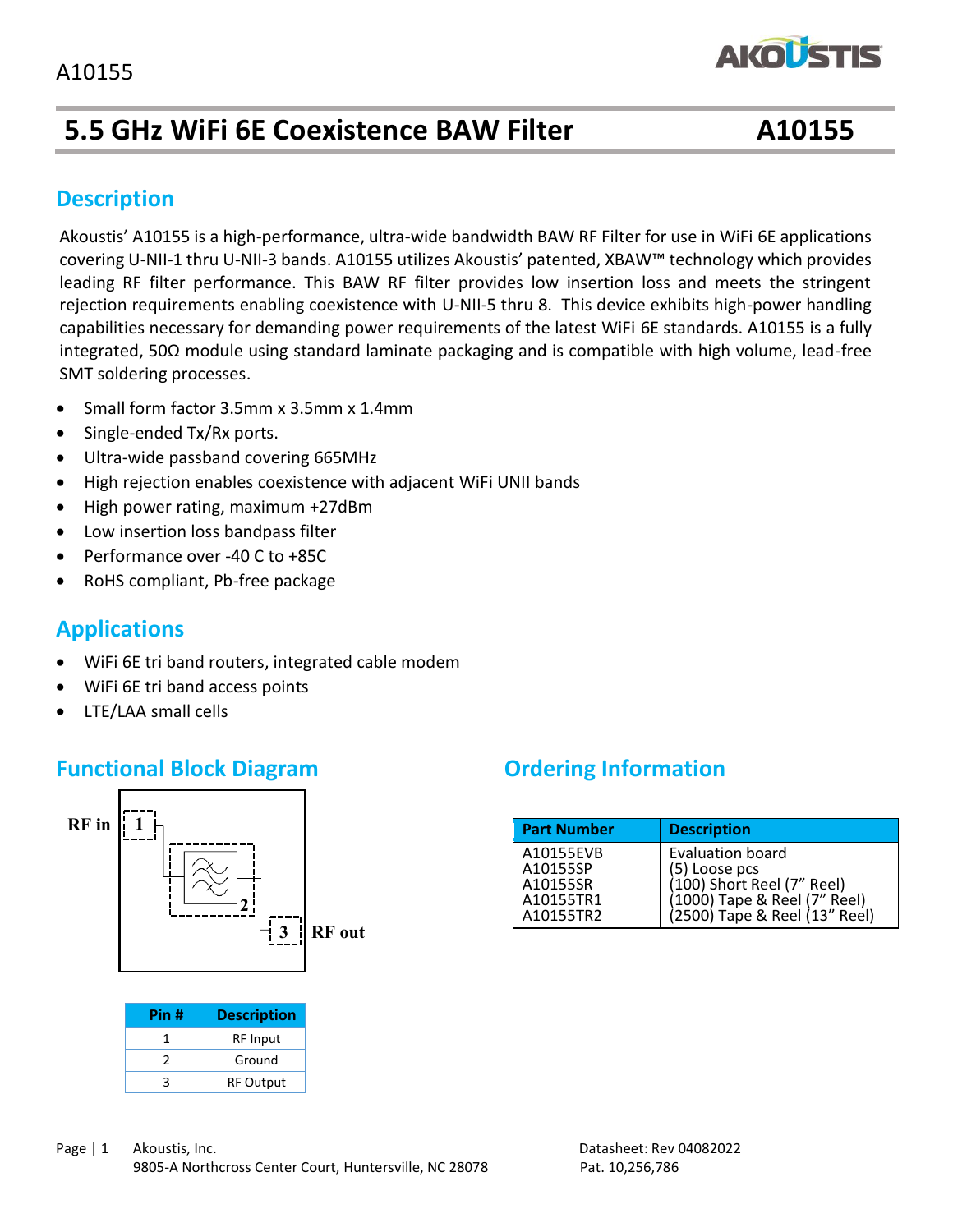

#### **Absolute Maximum Ratings**

| <b>Parameter</b>           | <b>Conditions</b>                                 |               |
|----------------------------|---------------------------------------------------|---------------|
| <b>Storage Temperature</b> |                                                   | -40 to 125 °C |
| <b>Input Power</b>         | Singal: OFDM MCS0, 20 MHz, PAR 10dB<br>Temp: 85°C | $+28.5$ dBm   |

A combination of AMR conditions may result in damage to the device.

#### **Operating Parameters (Temp = -40°C to +85°C unless otherwise noted)**

| <b>Parameter</b>                        | <b>Conditions</b>              | <b>Units</b> | Min.       | Typ.        | Max.        |
|-----------------------------------------|--------------------------------|--------------|------------|-------------|-------------|
| Passband                                |                                | <b>MHz</b>   | 5170       | 5502.5      | 5835        |
|                                         | $5170 - 5815$ MHz              | dB           |            | $1.7^{(1)}$ | $2.7^{(2)}$ |
| <b>Insertion Loss</b>                   | $5815 - 5835$ MHz              | dB           |            | $2.8^{(1)}$ | $2.9^{(2)}$ |
| <b>Amplitude Variation</b>              | $5170 - 5835$ MHz              | dB           |            | $1.7^{(2)}$ | 1.8(2)      |
|                                         | $30 - 1000$ MHz                | dB           | 35         | 36          |             |
|                                         | $1000 - 4200$ MHz              | dB           | 22         | 23          |             |
|                                         | $4200 - 5000$ MHz              | dB           | 19         | 22          |             |
|                                         | $5945 - 6425$ MHz              | dB           | $46^{(2)}$ | $52^{(1)}$  |             |
|                                         |                                |              | $47^{(3)}$ |             |             |
| <b>Attenuation</b>                      | $6425 - 6525$ MHz              | dB           | $50^{(2)}$ | $52^{(1)}$  |             |
|                                         | $6525 - 7065$ MHz              | dB           | $40^{(2)}$ | $49^{(1)}$  |             |
|                                         |                                |              | $41^{(3)}$ |             |             |
|                                         | $7065 - 7125$ MHz              | dB           | $37^{(2)}$ | $41^{(1)}$  |             |
|                                         | 7200 - 8000 MHz                | dB           | 4          | 5           |             |
| <b>Return Loss</b><br>$5170 - 5835$ MHz |                                |              | 10         | $17^{(1)}$  |             |
| Load Impedance                          |                                | Ω            |            | 50          |             |
| <b>Power Handling:</b>                  | OFDM MCS0, 20 MHz,<br>PAR 10dB | dBm          |            |             | 27          |

Note:

- 1. Averaged over specified frequency at room temperature
- 2. Averaged over 20MHz channel
- 3. Averaged over 160MHz channel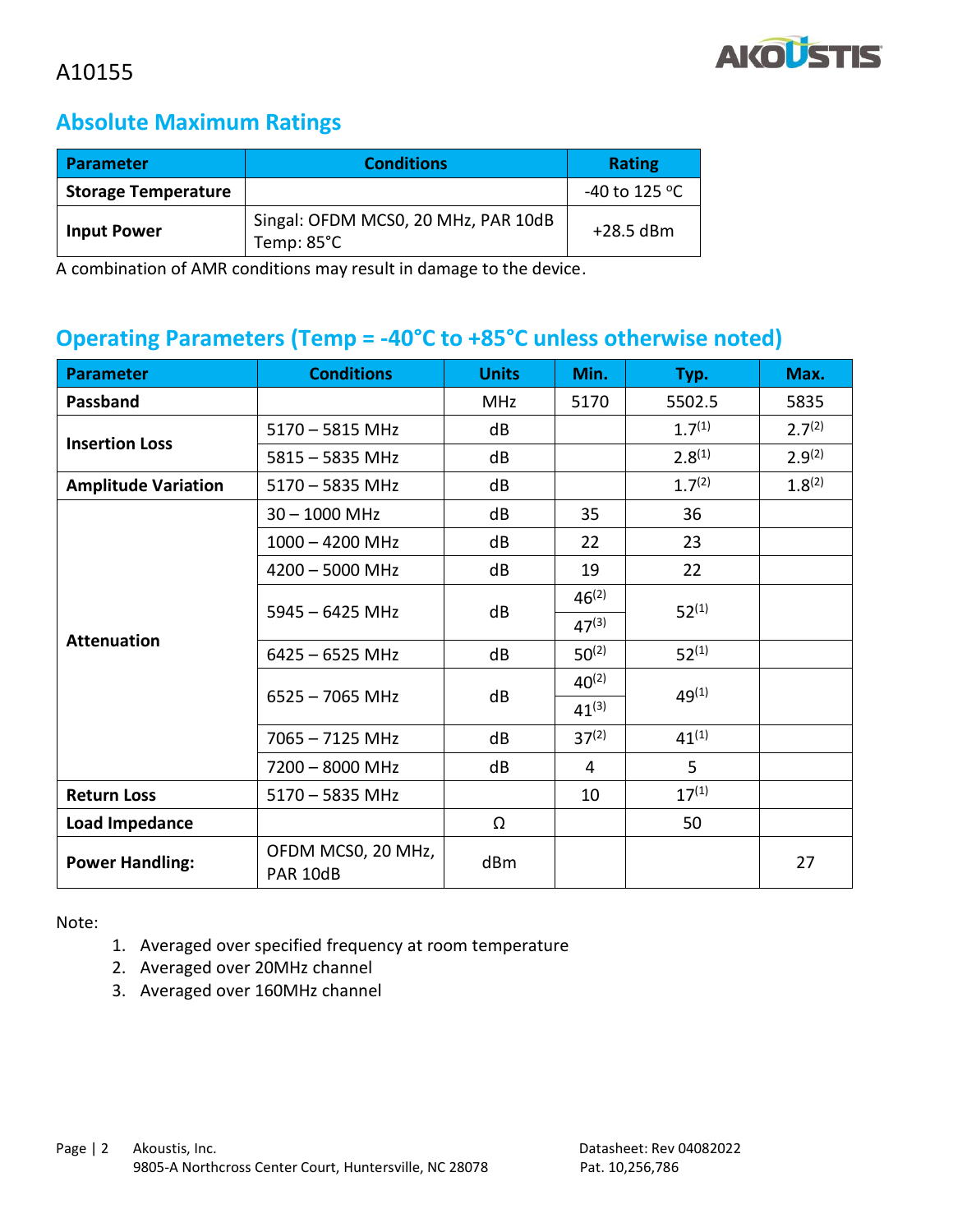

### **EVB Schematic & Layout**

| <br>AA3 3535-412-A04-2-1<br>$94Y - 0$<br>4621<br>5M <sub>o</sub><br>RF Out<br><br><b>Screening</b><br>oto<br><b>Annag</b> ererreg<br>四心<br><b>WWW.</b><br>$u =$<br>0000000000000<br>004<br><br><b>RF In<sup>c</sup>TTM 2</b><br>334316-01<br><b>AKOUSTIS</b> | RF Input                                                                                                                                             | 3<br>1<br>A10155<br>$\overline{2}$ | RF Output |
|--------------------------------------------------------------------------------------------------------------------------------------------------------------------------------------------------------------------------------------------------------------|------------------------------------------------------------------------------------------------------------------------------------------------------|------------------------------------|-----------|
| ∩                                                                                                                                                                                                                                                            | 0000000<br>0000000<br>0000000<br>0000000<br>$00000000000$<br>$00000000000$<br>$0 0 0 0 0 0 0 0$<br>$0 0 0 0 0 0 0 0$<br>0000000<br>$0 0 0 0 0 0 0 0$ |                                    |           |

Note:

- 1) Center ground pad vias 6mil diameter
- 2) RF ground vias 10mil diameter

### **Bill of Materials**

| <b>Reference Des.</b> | <b>Value</b> | <b>Description</b>  | <b>Manufacturer</b> | <b>Part Number</b> |
|-----------------------|--------------|---------------------|---------------------|--------------------|
| <b>PCB</b>            | N/A          | 4 layer             | Multiple            |                    |
| U <sub>1</sub>        | N/A          | 5.65 GHz BAW Filter | Akoustis            | A10155             |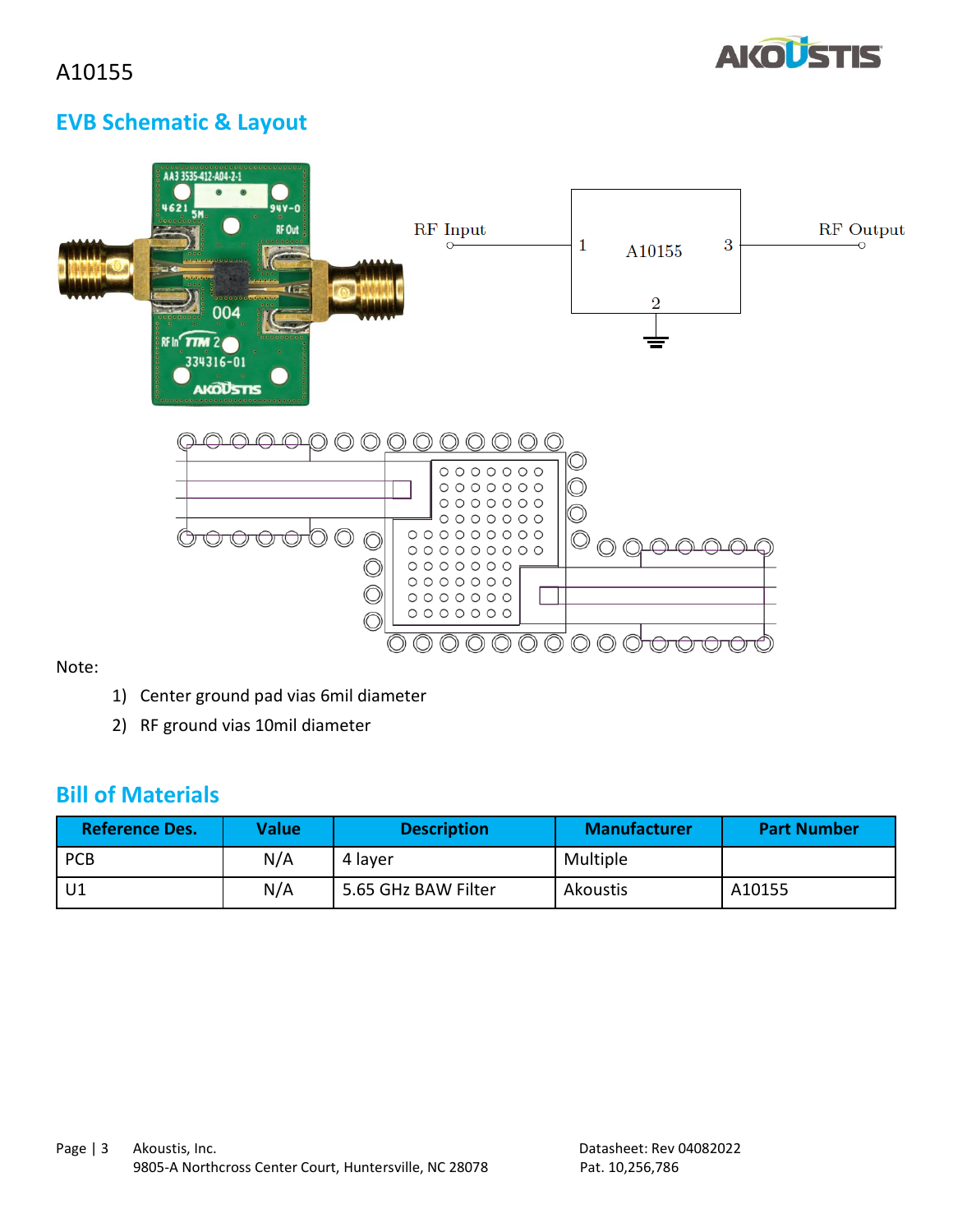

## **Performance Plots (Temp = 25°C unless otherwise noted)**

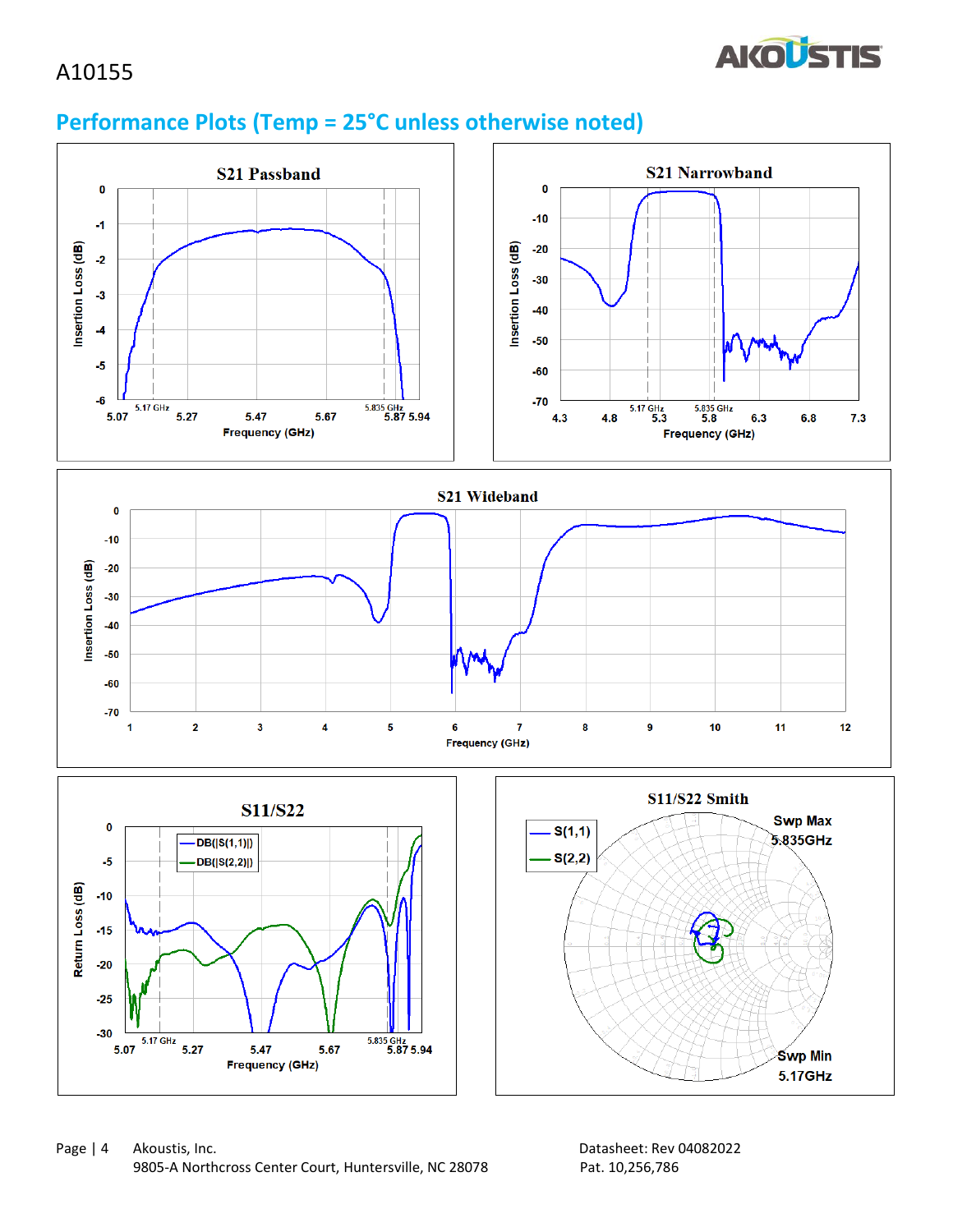

#### **Package Drawing & Pin Description**

- Notes:<br>- All Units are in mm unless otherwise stated<br>- General Tolerance:<br>Linear X.XXX = ±0.10mm<br>X.XX = ±0.10mm
	- - -





**Side View** 

**Top View** 



**Bottom View** 



## **PCB Mounting Pattern**

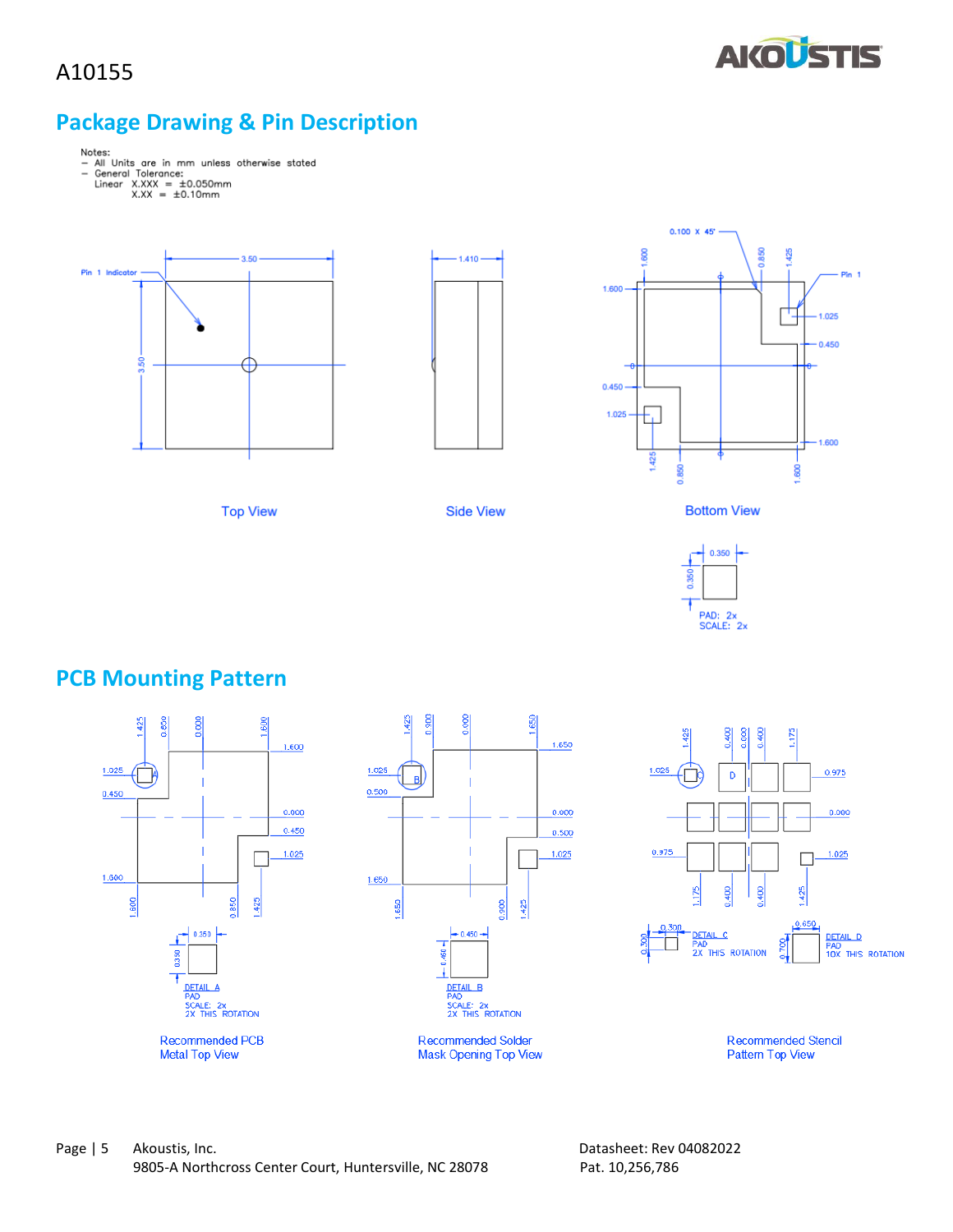



### **Typical Part Marking**



### **Reel Dimensions**



 $W1$ 

| <b>Reel Dimensiones</b> |                   |                  |                 |                        |                   |                       |
|-------------------------|-------------------|------------------|-----------------|------------------------|-------------------|-----------------------|
| <b>Reel Size</b>        | <b>Tape Width</b> | А                | в               |                        |                   | W1 *measured at hub   |
|                         | 8 <sub>mm</sub>   | 180 +0/-2.0 mm   | $2.0$ mm +/-0.5 | $13.0 + 0.5 / -0$ mm   | $60.0 +/- 2.0$ mm | $8.40 + 1.5 / -0$ mm  |
| 7 Inch                  | $12 \, \text{mm}$ | 180 +0/-2.0 mm   | $2.0$ mm +/-0.5 | $13.0 + 0.5 / -0$ mm   | $60.0 +/- 2.0$ mm | $12.40 + 2.0 / -0$ mm |
|                         | 16 mm             | 180 +0/-2.0 mm   | $2.0$ mm +/-0.5 | $13.0 + 0.5 / -0$ mm   | $60.0 +/- 2.0$ mm | $16.40 + 2.0 / -0$ mm |
|                         | 8 <sub>mm</sub>   | $330 +/- 2.0$ mm | $2.0$ mm +/-0.5 | $13.0 + 0.5 / -0.2$ mm | $102 +/- 2.0$ mm  | $8.8 + 2.0 / -0$ mm   |
| 13 Inch                 | $12 \, \text{mm}$ | $330 +/- 2.0$ mm | $2.0$ mm +/-0.5 | $13.0 + 0.5 / -0.2$ mm | $102 +/- 2.0$ mm  | $12.8 + 2.0 / -0$ mm  |
|                         | 16 mm             | $330 +/- 2.0$ mm | $2.0$ mm +/-0.5 | $13.0 + 0.5 / -0.2$ mm | $102 +/- 2.0$ mm  | $16.8 + 2.0 / -0$ mm  |

Note: 7 Inch Reel Only Has One Opening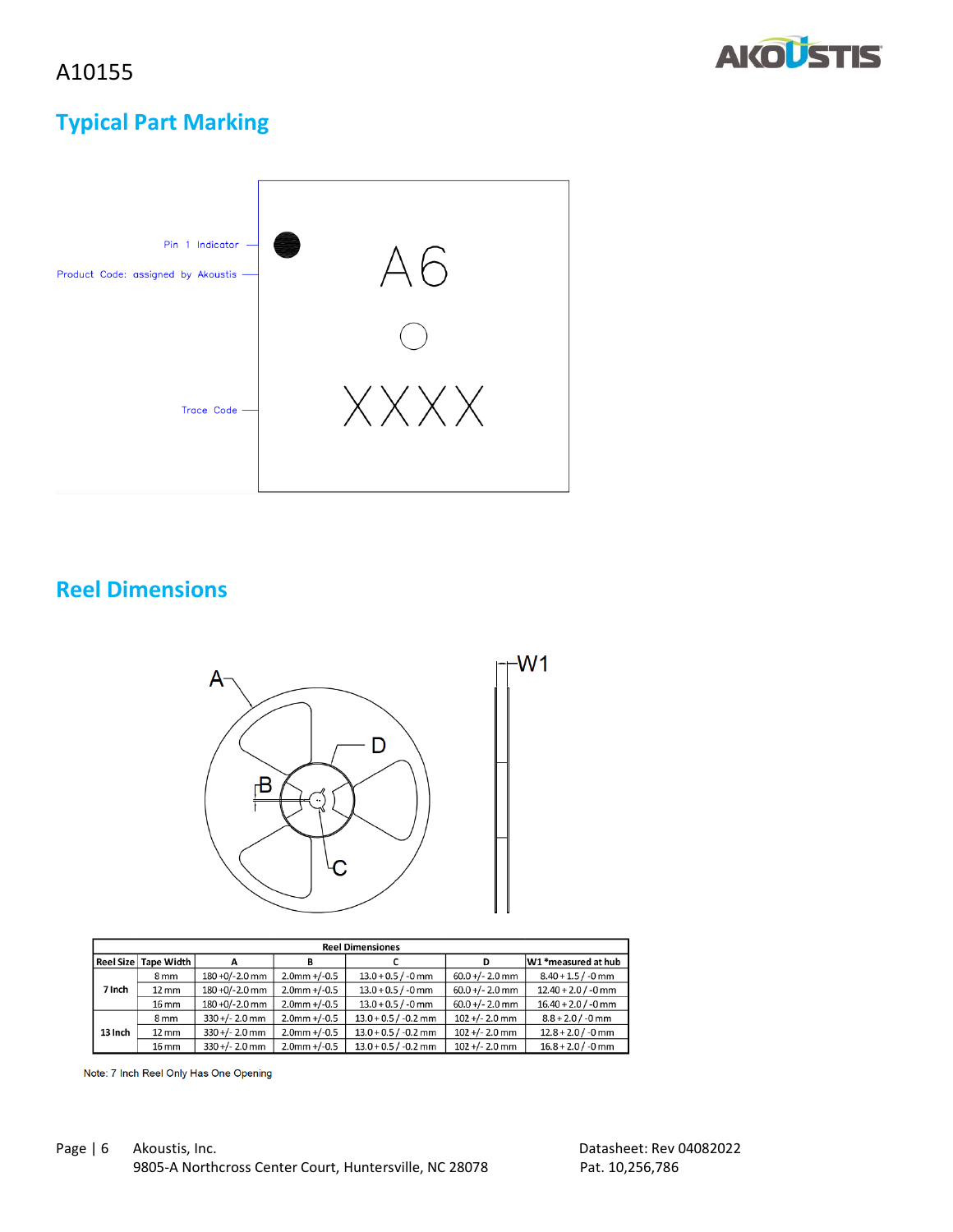

#### **Tape Dimension**



### **Recommended Solder Profile**

#### Parameter

Max Ramp Up Rate<br>Soak Temp Time Ts(min) - Ts (max)<br>Max Soak Time Ts<br>Liquidous Temp T∟ Max Time Above TL<br>Max Time Above TL<br>Max Peak Temperature TP Max Time at Peak T<sub>P</sub><br>Max Ramp Down Rate

# **Eutectic Sn/Pb** 6 Deg C/Second<br>135 - 155 Deg C<br>2 minutes<br>183 Deg C<br>150 Seconds<br>225 Deg C

#### Pb Free

6 Deg C/Secord<br>150-200 Deg C 3 minutes<br>220 Deg C 150 Seconds<br>260 Deg C 30 Seconds<br>10 Deg C/Second 30 Seconds<br>10 Deg C/Second



Page | 7 Akoustis, Inc. 2008 2022 2012 2022 2024 2024 2022 2024 2022 2024 2022 2024 2022 2022 2024 2022 2022 20 9805-A Northcross Center Court, Huntersville, NC 28078 Pat. 10,256,786